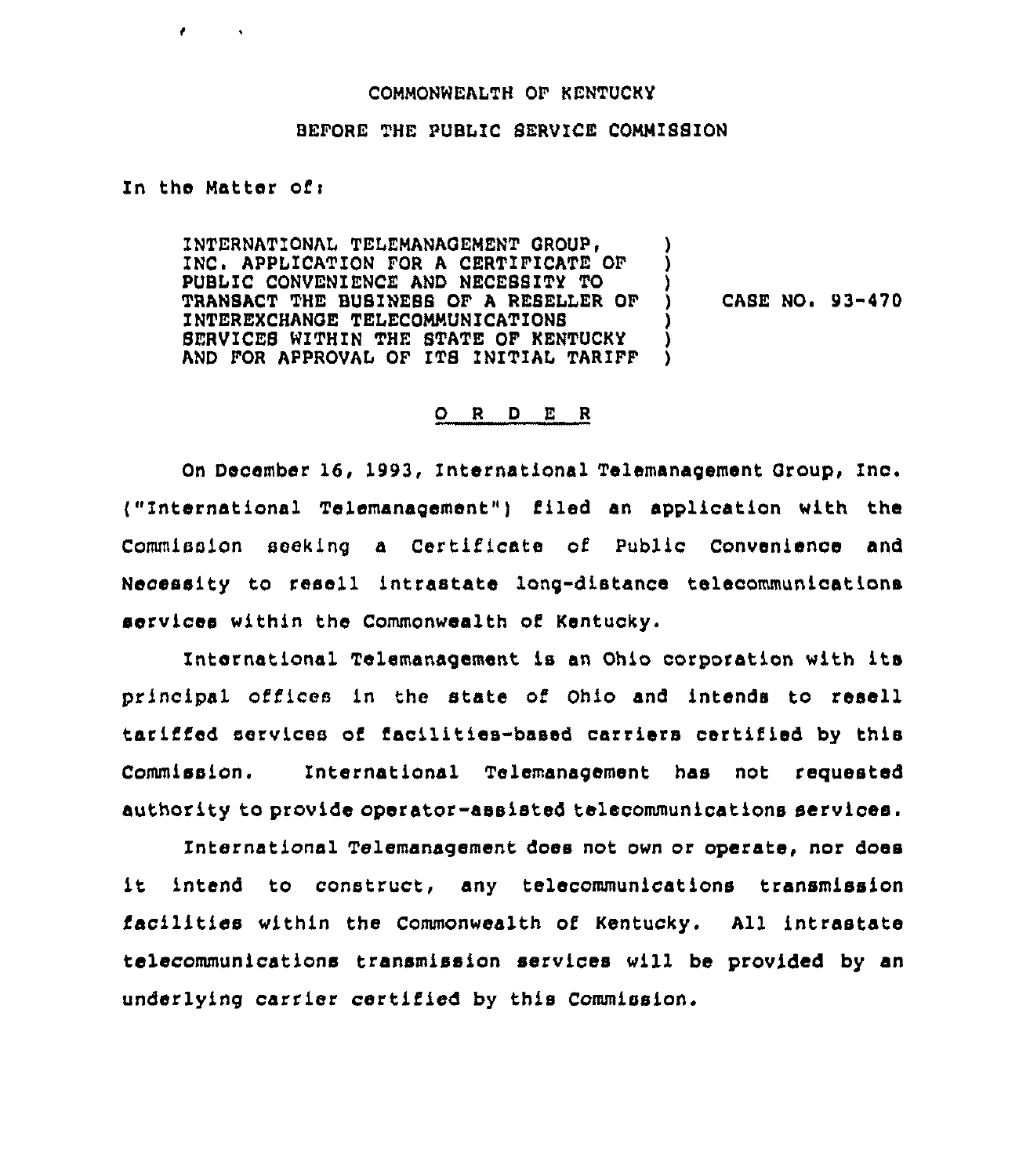International Telemanagement filed its proposed tariff on December 16, 1993. The Commission finds that the rates proposed by International Telemanagement should be modified as followers

 $\mathbf{v} = \mathbf{v} \times \mathbf{v}$  .  $\mathbf{v} = \mathbf{v}$ 

Refer to Original Page 17, Section 2.1.2(A). Section 2.8.3 does not exist. Provide a revised tariff sheet that correctly references Section 2.7.3.

Pursuant to the Orders in Administrative Case No. 273 International Telemanagement's request for waiver of KRS 278.220 is not required.

The application provided by International Telemanagement demonstrates its financial, managerial, and technical capability to provide utility service. The Commission finds that International Telemanagement should be authorised to resell intrastate longdistance telecommunications services within the Commonwealth of Kentucky. The Commission further finds that the rates proposed by International Telemanagement should be approved as the fair, just, and reasonable rates to be charged, with the modification contained herein <sup>~</sup>

The Commission, having considered the evidence of record and being otherwise sufficiently advised, HEREBY ORDERS that:

l. International Telemanagement be and it hereby is granted authority to resell intrastate long-distance telecommunications

 $\mathbf{1}$ Administrative Case No. 273, An Inquiry Into Inter- and IntraLATA Intrastate Competition in Toll and Related Services Markets in Kentucky, Orders Dated May 25, 1984, October 26, 1984, and May 2, 1985.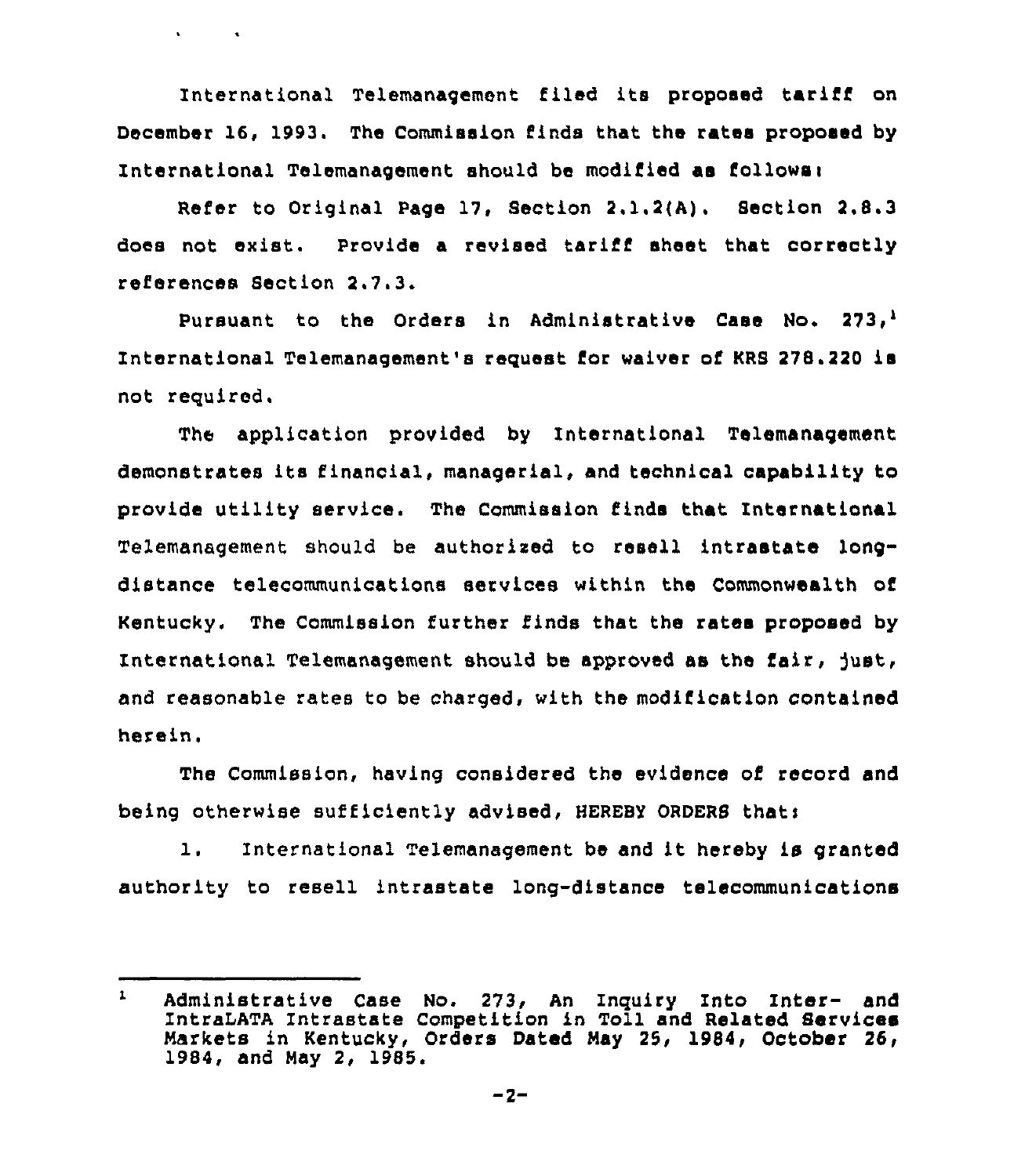sorvices within the Commonwealth of Kentucky on and after the date of this Ordar.

 $\mathbf{A}$  and  $\mathbf{A}$ 

2, International Tolemsnagemsnt's authority to provldo service is strictly limited to those services described in this Order and Intornatlonal Telemanagement's appllaatlon.

3. IntraLATA services shall be provided in accordance with the restrictions and conditions of service contained in Administrative Case No. 323.<sup>2</sup>

4. Tho rates proposed by International Telemanagement on Docombor 16, 1993 aro hereby approved, with the fallowing modl f1cat loni

Rofor to Original Page 17, Section 2,1.2(A). Section 2.8.3 does not eslst. Provide a revised tariff sheet that correctly references Section 2.7,3,

5. Within 30 days l'rom the date of this Order, International Tolemanagement shall file its December 16, 1993 tariff sheets, with only the revision discussed above, pursuant to 807 KAR 5:011 and to conform to the restrictions and conditions of sorvlce contained herein.

 $\overline{\mathbf{z}}$ Administrative Case No. 323, An Inquiry Into IntraLATA Toll Competition, An Appropriate Compensation Schome for Completion of IntraLATA Calls by Interexchange Carriers, Jurisdictionality, Phase I, Order Dated May 6, 1991.